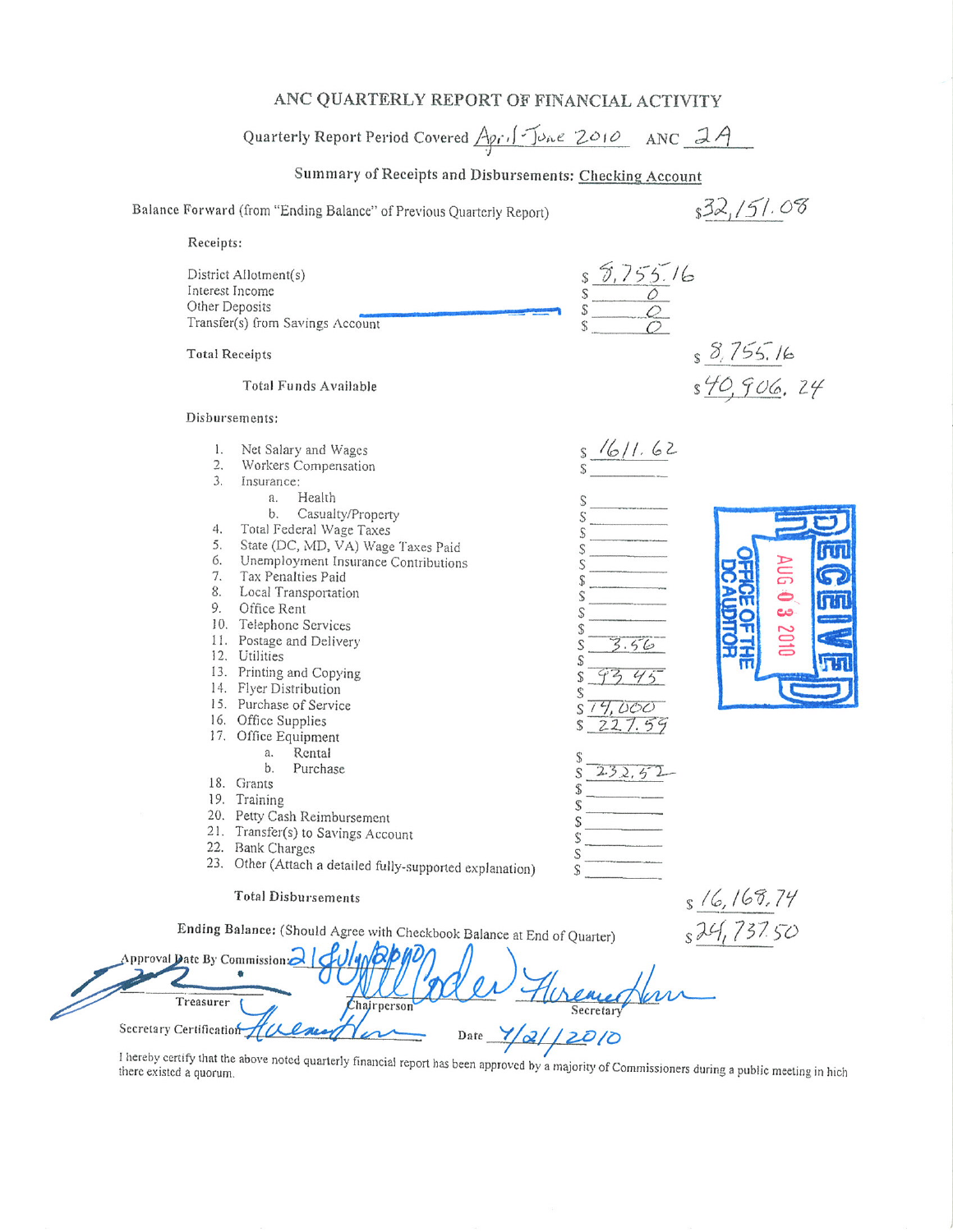้า

- II

| Check # Date                                                                                  |                            | Payee                           | Amount   | Categor Purpose of Expenditure |                         |
|-----------------------------------------------------------------------------------------------|----------------------------|---------------------------------|----------|--------------------------------|-------------------------|
|                                                                                               |                            | 1224 4/13/2010 Hunton&Williams  |          |                                | Date Approved           |
|                                                                                               |                            |                                 | \$3,000  | 15 Legal services              | By resolutn 1-20-2010   |
|                                                                                               |                            | 1225 4/21/2010 John Williams    | \$500    | 15 Exec Directr (Feb)          | Budget approved 3/17/10 |
|                                                                                               |                            | 1225 4/21/2010 John Williams    | \$20.56  | 13 Copying, Printing           | Budget approved 3/17/10 |
|                                                                                               |                            | 1225 4/21/2010 John Williams    | \$5.09   | 16 Office supplies             | Budget approved 3/17/10 |
|                                                                                               |                            | 1226 4/21/2010 John Williams    | \$500    | 15 Exec Directr (Mar)          | Budget approved 3/17/10 |
|                                                                                               |                            | 1226 4/21/2010 John Williams    | \$10.40  | 13 Copying, Printing           | Budget approved 3/17/10 |
|                                                                                               |                            | 1226 4/21/2010 John Williams    | \$43.52  | 16 Office supplies             | Budget approved 3/17/10 |
|                                                                                               |                            | 1227 4/21/2010 John Williams    | \$61,00  | 13 Copying, Printing           | Budget approved 3/17/10 |
|                                                                                               |                            | 1228 5/19/2010 John Williams    | \$805.81 | 1 Exec Directr (Apr)           | Budget approved 3/17/10 |
|                                                                                               |                            | 1229 5/19/2010 Manning Sossamon | \$4,000  | 15 Legal services              | By resolutn 9-16-2009   |
|                                                                                               |                            | 1230 5/19/2010 John Williams    | \$3.56   | 11 Postage                     | Budget approved 3/17/10 |
|                                                                                               |                            | 1230 5/19/2010 John Williams    | \$1.49   | 11 Fax delivery                | Budget approved 3/17/10 |
|                                                                                               |                            | 1230 5/19/2010 John Williams    | \$18.98  | 16 Office supplies             | Budget approved 3/17/10 |
|                                                                                               |                            | 1230 5/19/2010 John Williams    | \$232.52 | 17B Office equip/purchased     | Budget approved 3/17/10 |
|                                                                                               | 1231 6/16/2010 A. Irizarry |                                 | \$160.00 | 16 Office supplies             | Budget approved 3/17/10 |
|                                                                                               |                            | 1232 *6/3/2010 Hunton&Williams  | \$6,000  | 15 Legal services              | By resolutn 5-24-10     |
|                                                                                               |                            | 1233 6/16/2010 John Williams    | \$805.81 | 1 Exec Directr (May)           | Budget approved 3/17/10 |
|                                                                                               |                            |                                 |          |                                |                         |
|                                                                                               |                            |                                 |          |                                |                         |
| Notes: * check out of sequence because of signatories' travel schedules; check posted 6/15/10 |                            |                                 |          |                                |                         |